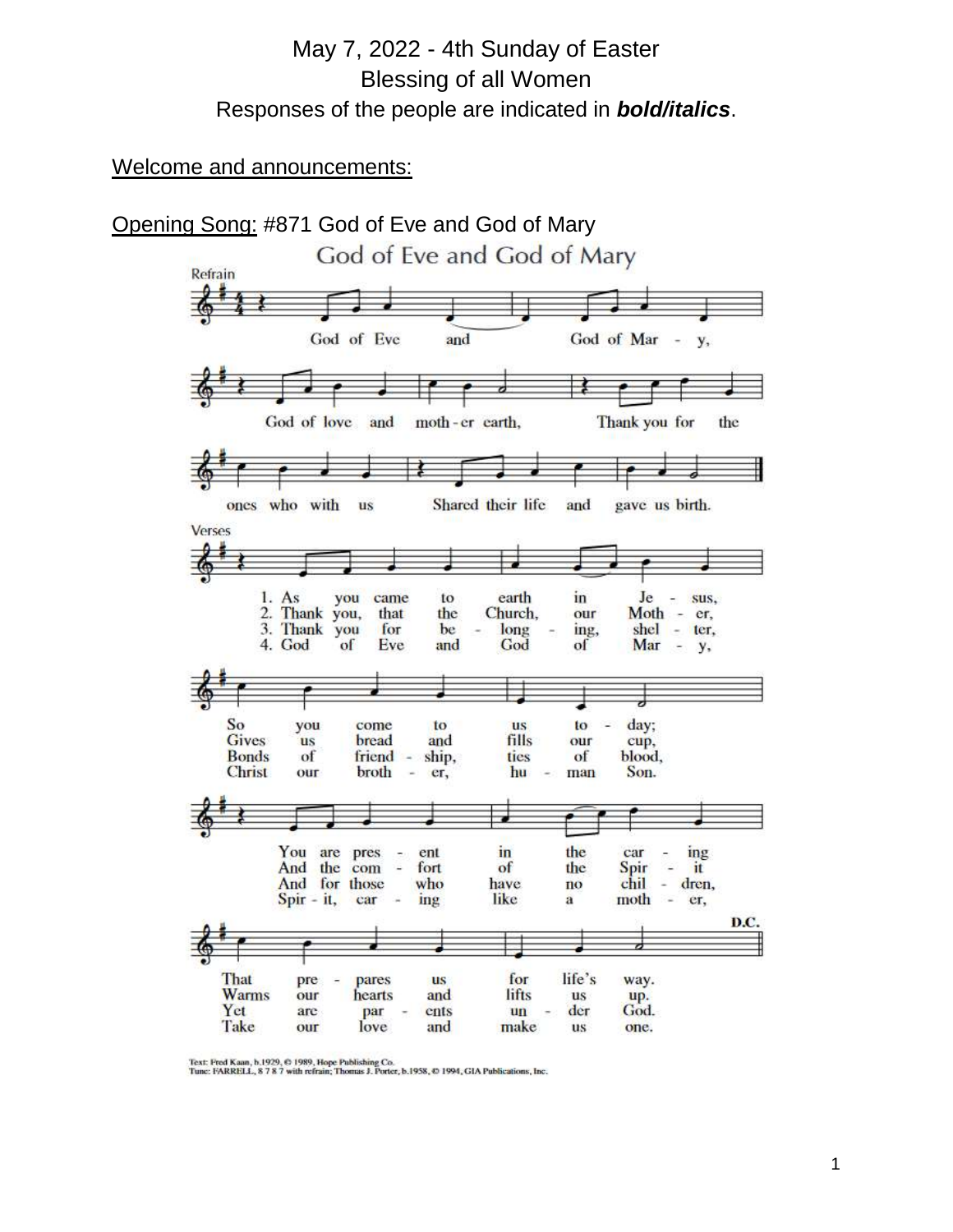Teri: Let us continue as one expression of God's people.

+ Father, Son, Holy Spirit. *Amen.*

Teri: May the Love of God, the peace of our brother Jesus, and the communion and friendship of the Holy Spirit be with you all.

# *ALL: And also with you.*

# Penitential Rite:

Teri: We turn to God with our whole selves to receive God's grace and mercy.

Teri: God, You knit us in our mother's womb, Lord have mercy….*.Lord have mercy***.**

Teri: God, You reveal yourself by being born as Incarnation with an earthly mother, Christ have mercy….*Christ have mercy***.**

Teri: God, You are the Breath of all Life, Lord have mercy…..*Lord have mercy.*

Teri: May our loving God shower us with grace, be forever present to us, forgive our sins, and bring us to everlasting joy and light. *Amen.*

Gloria:

Teri: Let us grab those holy noisemakers, and proclaim our Glory to God.

*Glory and praise forever!* (bells/tambourines?) *Blessed are you, O God, Praiseworthy and exalted forever; And blessed is your holy and glorious name For all ages. Glory and praise forever!* (bells/tambourines?) *Blessed are you on the throne of your kin(g)dom, Glory and praise forever!* (bells/tambourines?) *Blessed are you who look into the depths. Glory and praise forever!* (bells/tambourines?)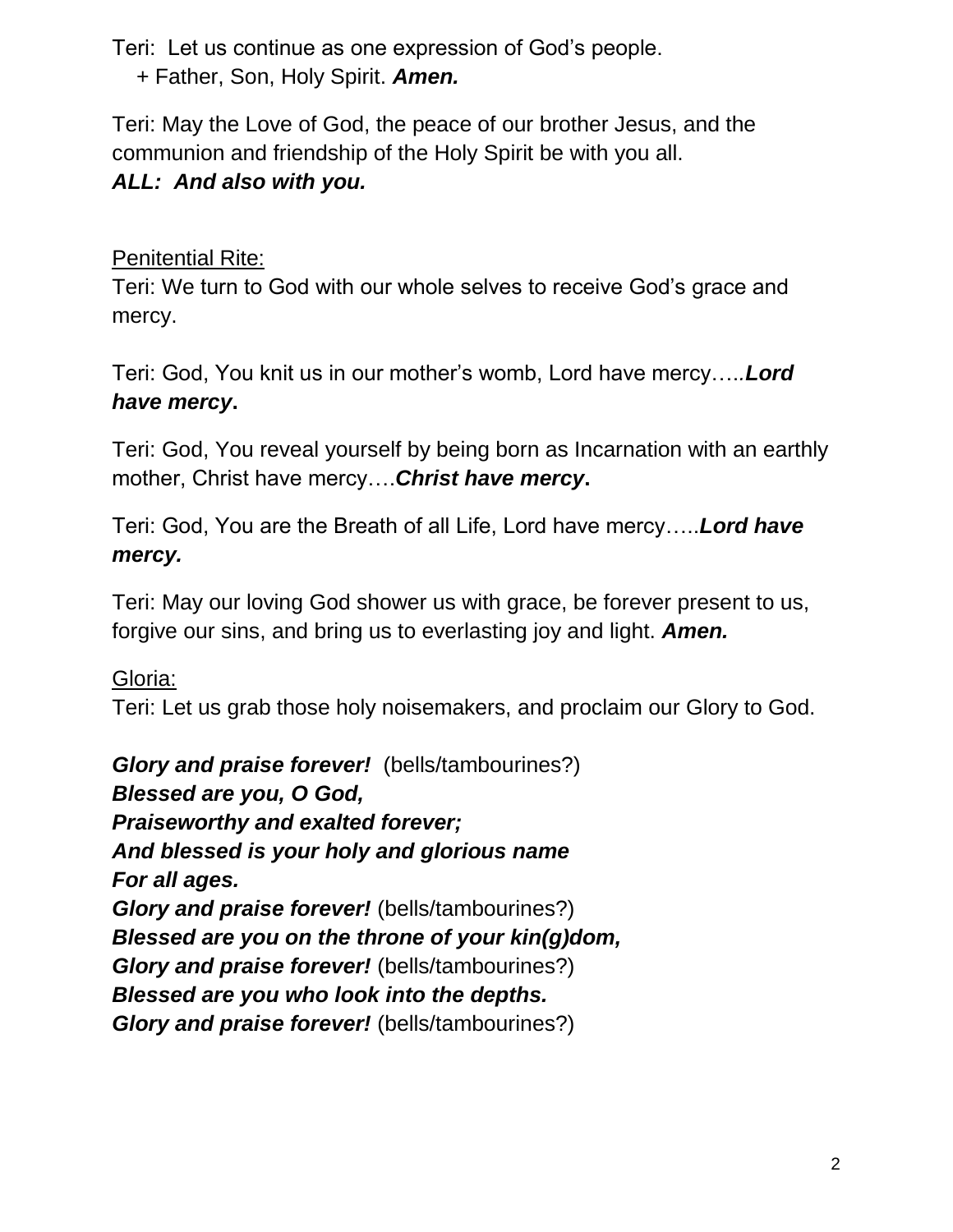Opening Prayer:

Teri: Let us pray…….

God of all Goodness, You are Love. You share Your love with us in extravagant ways, knowing each of us, and every hair on our head. Before we even make our first cry in this world, You know us and love us. Help us to see that each of us is a beloved child of You. Help us to embrace that core identity, and to encourage such holiness in one another. In Your Good and Holy Name we pray. *Amen.*

First Reading: - Irene A Reading from the Book of Micah (5:2-5)

But you, O Bethlehem of Ephrathah, who are one of the little clans of Judah, from you shall come forth for me one who is to rule in Israel, whose origin is from of old, from ancient days.

Therefore he shall give them up until the time when she who is in labor has brought forth; then the rest of his kindred shall return to the people of Israel.

And he shall stand and feed his flock in the strength of the Lord, in the majesty of the name of the Lord his God. And they shall live secure, for now he shall be great to the ends of the earth;and he shall be the one of peace.

This has been a Reading from the Book of Micah. *Thanks be to God.* 

Gospel: - Teri Teri (spoken): Alleluia, Alleluia. *Alleluia, Alleluia.*  Teri: May the Word of Christ be with you all. *And also with you.*  Teri: A Reading from the holy Gospel according to John (19:25B-27) *Glory to You, O God.* 

Meanwhile, standing near the cross of Jesus were his mother, and his mother's sister, Mary the wife of Clopas, and Mary Magdalene. When Jesus saw his mother and the disciple whom he loved standing beside her, he said to his mother, "Woman, here is your son." Then he said to the disciple,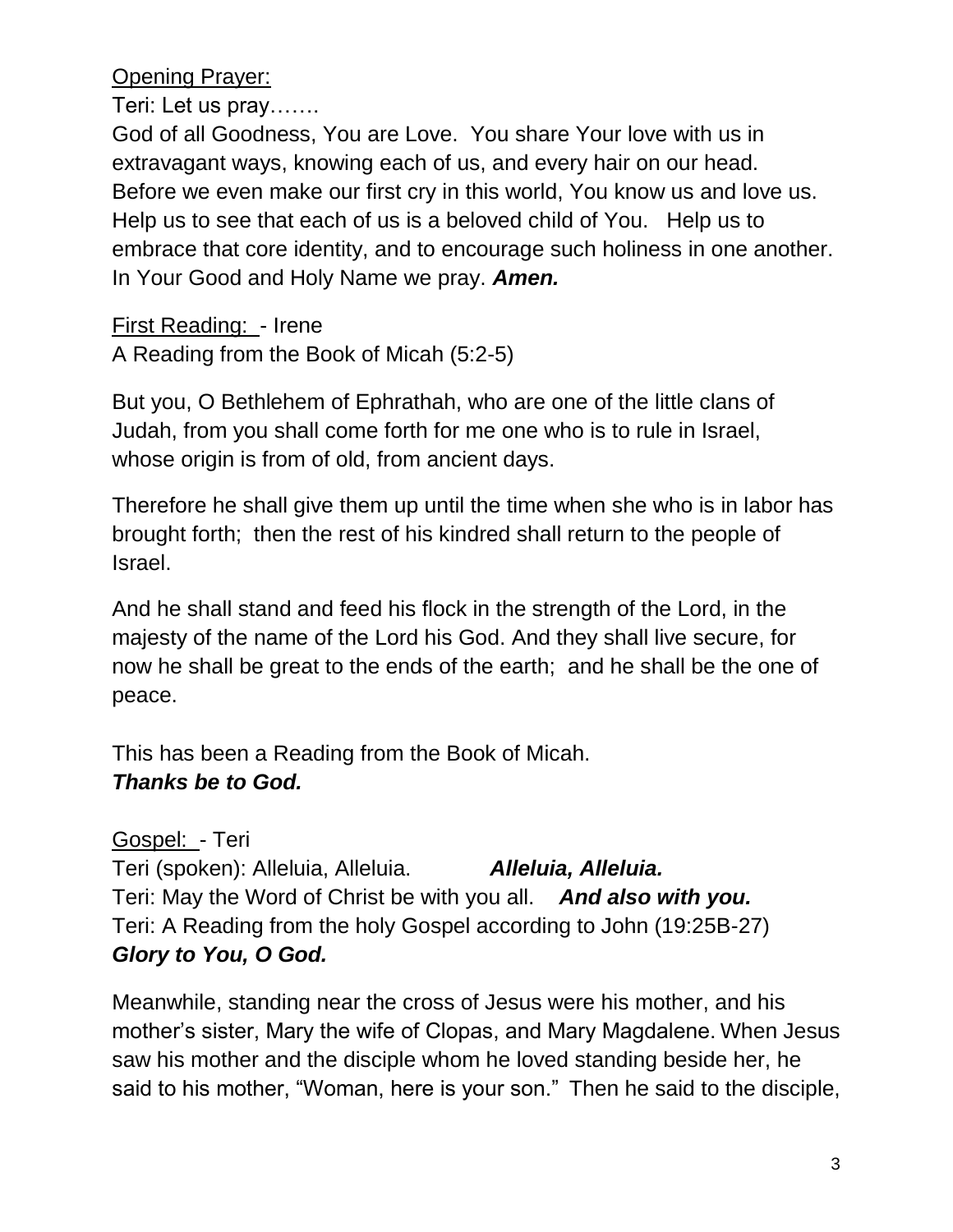"Here is your mother." And from that hour the disciple took her into his own home.

This has been a Reading from the Gospel of John. *Praise to You, Lord, Jesus our Christ.* 

### Homily: Teri

#### Blessing of Women

(Ask women in the sanctuary to come forward so we can see them.)

Women gathered with us today, we bless you. We are grateful that you are among us. We recognize the times that you have given life to this community. We are grateful for the times that you have taught another about God's love. We appreciate the times that you have taken another under your wing of care. We celebrate each one of you, and all you have accomplished and contributed. Today, we validate the lives of all women. Today, we encourage all women. Today, we are grateful for all the women that we share the journey with, and all the women who have shared their journey with us. Today, we encourage each of you to be the woman that God called you to be. Women gathered with us, we bless you. We bless you in God's good and holy name. *Amen.*

#### Creed:

Teri: Please rise in Body and Spirit. I invite you to have your worship aid handy so that as a creed, a profession of faith, we can proclaim the Light of Christ mission statement together. Please join me:

*Light of Christ Ecumenical Catholic Community is a vibrant, inclusive and welcoming community for all who, following the teachings and example of Jesus Christ, seek compassion, justice and peace in the world. We seek to live our faith through liturgy and prayer, community building and collaboration, study and service. All are welcome! Amen.*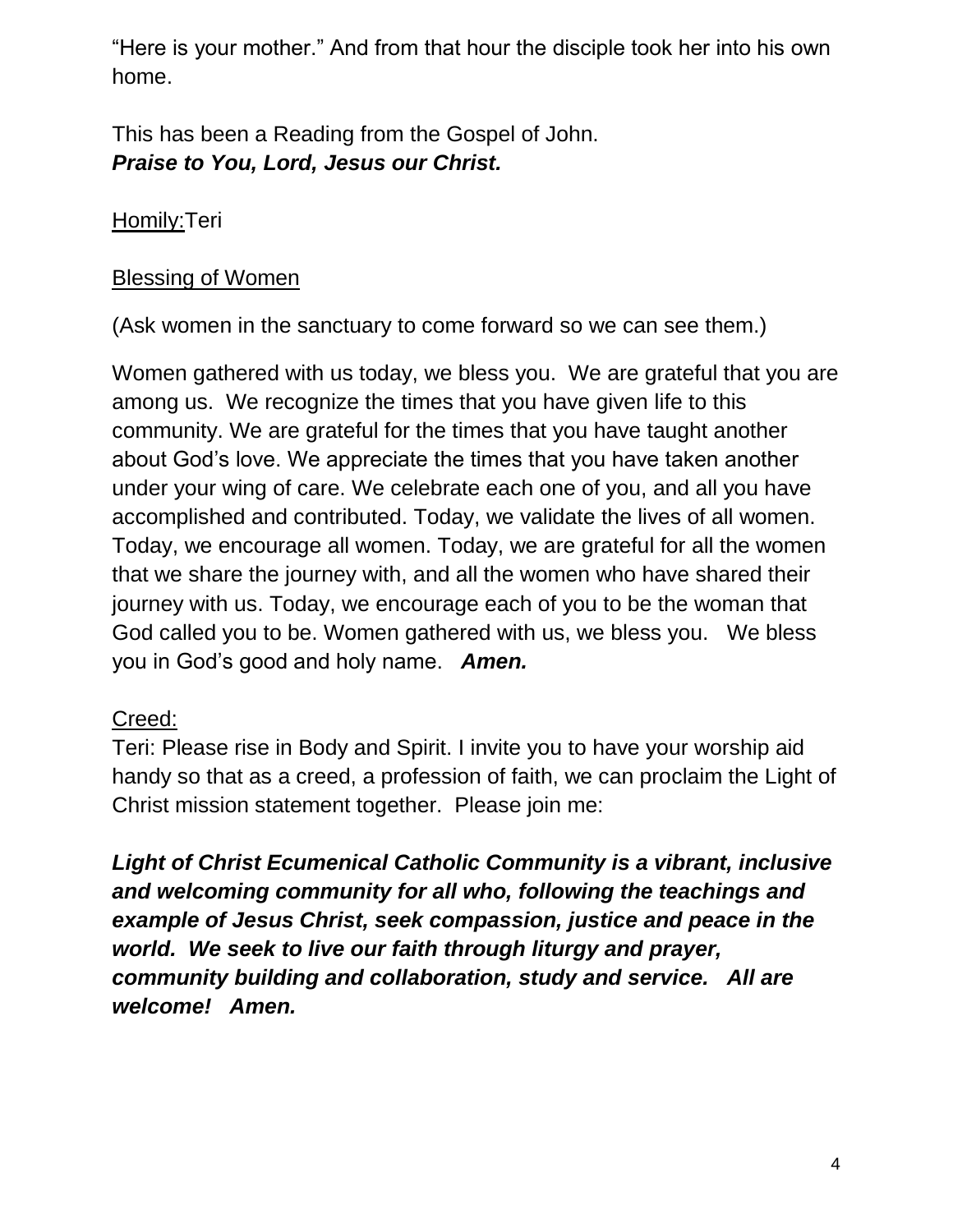### Prayers of the People: - Irene

Irene: Our response today is: Mother God, gather us in. **(ALL:)** *Mother God, gather us in.* 

For the Church that God has birthed. May we strive to love one another as Jesus asks, and be guided by the Wisdom of the Holy Spirit. We pray: *Mother God, gather us in.*

For our world and all those who live in it. May we recognize God's wing, gathering us all in like a mother hen. Loving us. Protecting us. Encouraging us. We pray: *Mother God, gather us in.*

For all of us, gathered together today here and at home. For our mothers, and the women who have made an impact and inspired us in our lives. For those who are mothers, and for those for whom this day is a challenge. May God's love embrace us all and guide us to new beginnings. We pray: *Mother, God, gather us in.*

For all those who are sick, and seek comfort especially Tom Glenn Glenn Glenn Contact Contact Contact Contact Contact Contact Contact Contact Contact Contact Contact Contact Contact Contact Contact Contact Contact Contact Contact Contact Contact Contact Contact Contact Contact Cont Jesus raise their bodies and spirits in wholeness and healthiness. We pray: *Mother God, gather us in.*

For those who have died, especially **Example 20** For those who have died, especially share in the Resurrection. We pray: *Mother God, gather us in.*

Irene: Fr. Teri will now read the prayers that have been typed in the comments (PAUSE until Teri tells you to go on.) For these and for all the prayers we share through our hearts, we pray**:** *Mother God, gather us in.*

Irene: In addition, Prayer Partners will be available after Mass here in the Sanctuary by the back altar. For those at home, or those who have a prayer to share during the week, you can email our Prayer Companion Team at [prayercompanionteam@lightofchristecc.org](mailto:prayercompanionteam@lightofchristecc.org) and someone will reach out to you. These prayer ministries welcome and invite you, in confidence, to share your concerns in more detail or depth, or even to pray for you when you can't find the words.

# Collect: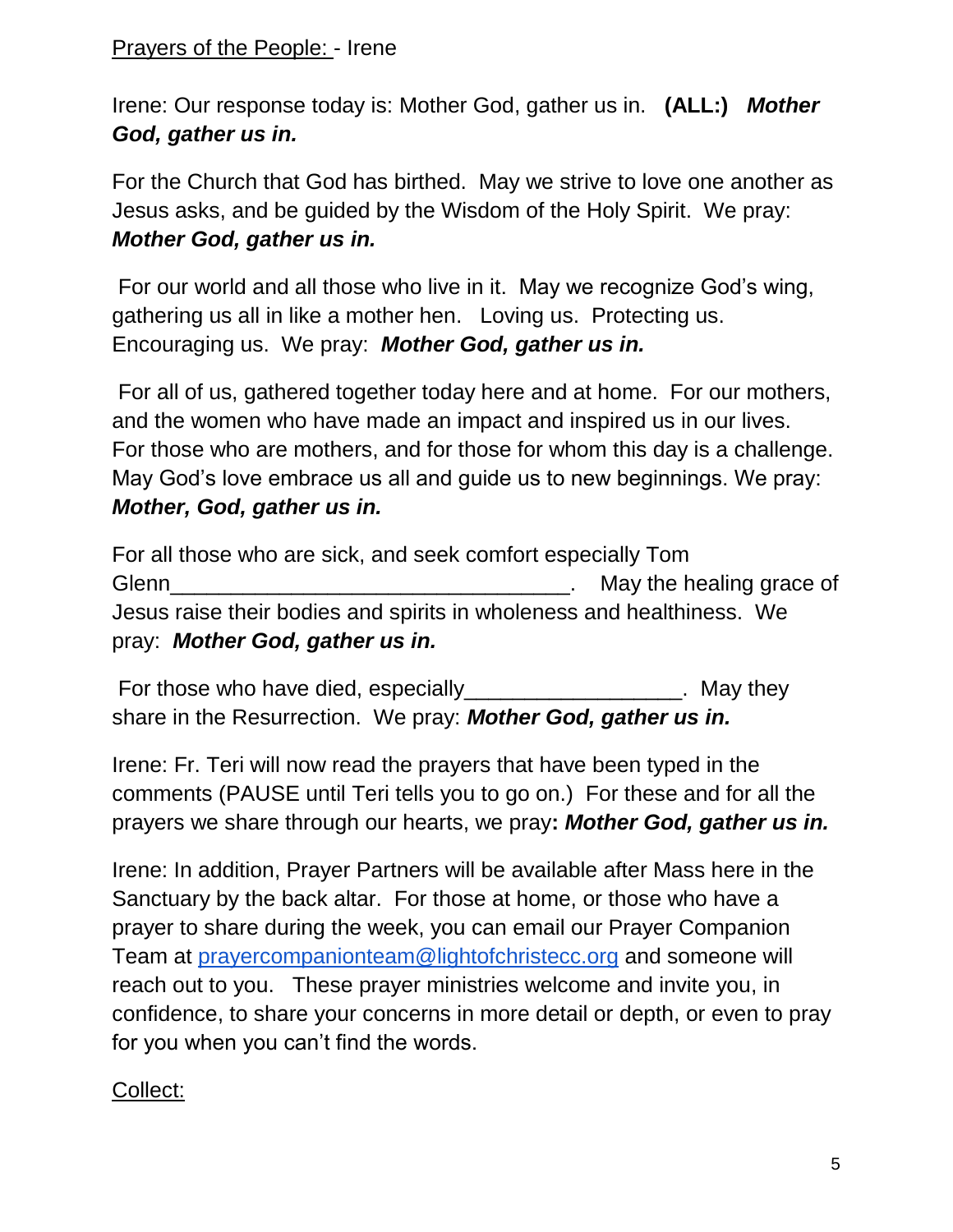### Sign of Peace:

Teri: May the Peace of Christ be with you all.

### ALL: *And also with you.*

Teri: Let us share with one another a sign of that peace using social distancing. ….. You may be seated.

### Off*ertory:* (No music)

Teri: Blessed are you, Loving God of all Creation. Through your goodness we have these gifts to place on your table. These gifts have sometimes traveled through the mail to get here, and other times through pockets. They represent our entire lives. May they be-come the Light of Christ in your world. *Blessed by God forever.*

Teri: Blessed are you, Loving God of all Creation, through your goodness we have this bread and this wine and other food from our cupboards to place on your tables. Work of earth and human hands. May these become our spiritual food and drink. *Blessed be God forever.*

Teri: Pray my sisters and brothers, my family, that these our gifts, our lives may continue to be blessed by our Loving God.

# *May God accept the sacrifice at our hands, for the praise and glory of God's name, for our good and the good of all God's world.*

Teri: Please rise. The peace of our God be with you all. *And also with you.*

Teri: Open your hearts. *We open them to our God.*

Teri: Let us give thanks to our Loving God. *It is right to give God thanks and praise.*

Teri: God, as your fingerprint is upon all creation, your love is embossed on the human family. You called Sarah and Abraham to parent the nation of your holy people so all people could be drawn into your loving embrace. You sent the prophets to speak your comforting word. You sent Jesus the Christ, to proclaim your inclusive love for all the cosmos. God, all of creation unveils your glory. Now, with all of creation, the choirs of angels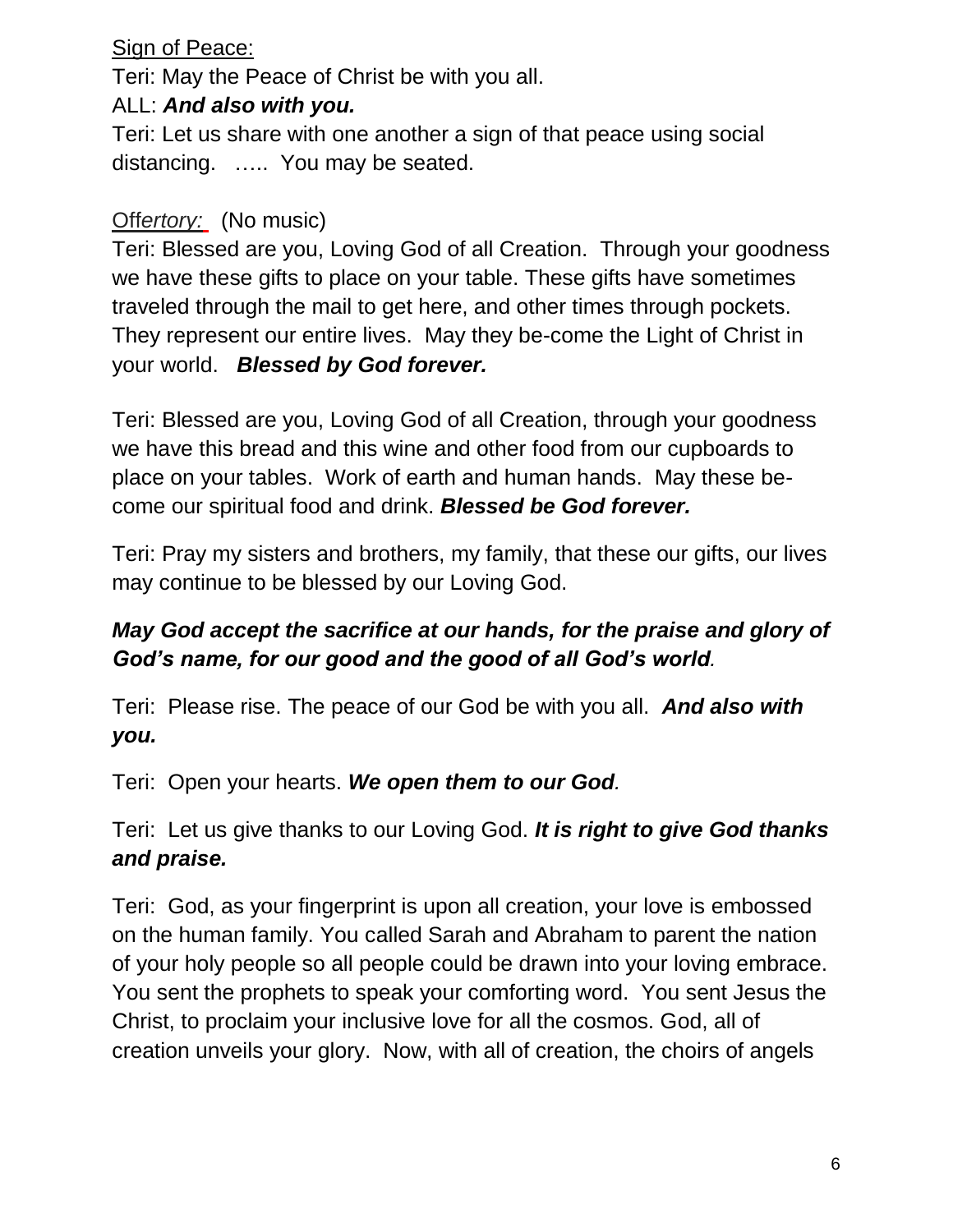and shepherds, with the birds and the fish and the trees, we are glad to share God's praise:

# *Holy, Holy, Holy One. God of power and might. Heaven and earth are full of your glory, Hosanna in the highest. Blessed is the One who comes in the name of the Holy One. Hosanna in the highest.*

# THE WORDS OF INSTITUTION

Teri: God, You are most Holy. Send your Holy Spirit upon us, and what we do here gathered at tables throughout your world knowing that all tables are Your Table. May we be touched by your Spirit, to be signs of love and peace to one another, and to the world. + Let also your Spirit come upon these gifts of bread and wine to make them holy so that they may become for us the Body and Blood of our brother, Jesus the Christ.

Today, we gather to remember that on the night before he died, Jesus ate with his followers and his friends. We recall how he took a loaf of bread, and after blessing it, he broke it, and gave it to them saying - *"Take this all of you and eat it. This is my body which will be given up for you."*

That same night, Jesus also took the cup filled with wine, and after giving thanks, passed it to his disciples, saying, *"Take this all of you and drink from it. This is the cup of my blood. The blood of the new and everlasting covenant. It will be shed for you and for all so that sins may be forgiven. Do this in memory of me. "*

Teri (Spoken): Let us proclaim the mystery of faith….. *Christ has died; Christ is risen; Christ will come again.*

Teri: Beloved God, Creator of all, You have invited each of us here today, And so we gather at these tables, confident that all tables are your table, O God. We come from many places, differing in age, differing in gender, differing in race, orientation, politics, and even religion.

But we come from one world, and we are all made in your image.

As we come together around these tables we discover that our differences are indeed a blessing and our differences are to be celebrated; the more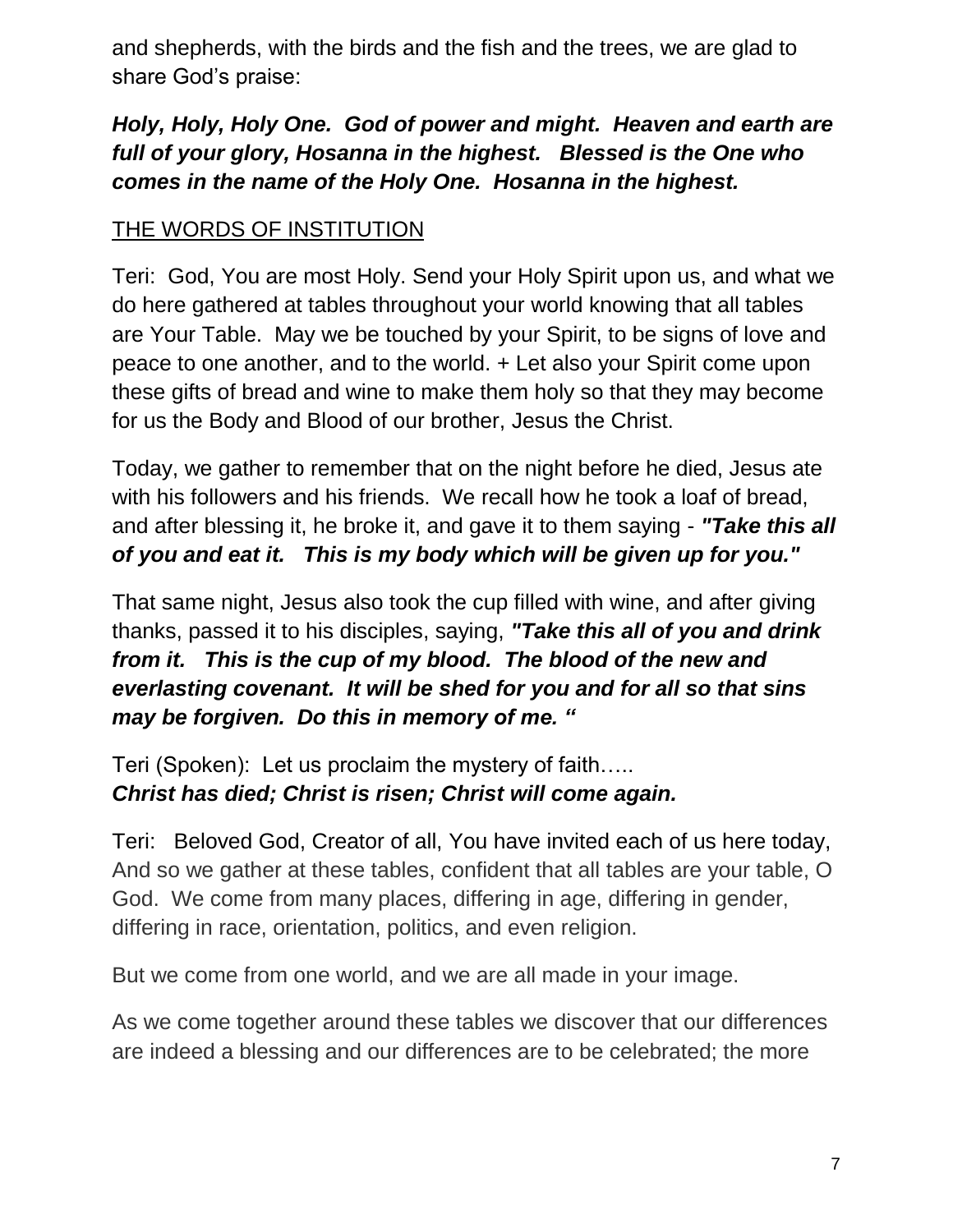difference we bring, the more fully we experience the presence of the sacred and holy in our midst.

We pray for our church, our chosen shepherds Bishop Francis and Bishop Kae, and all people of faith throughout the world who desire to be in relationship and love with you God. May we recognize your image in one another. Draw us closer in unity as you draw us all closer to you.

We are confident, God, that you remember also our brothers and sisters, our family, who have fallen asleep in the hope of the resurrection. Welcome them into the light of your eternal love. Shower us all with grace, along with all of creation, whom we have shared your breath with in this world. May we together praise and glorify You, through our brother Jesus the Christ.

### Teri: Together let us say:

# *Through Christ, with Christ, in Christ, in the unity of the Holy Spirit, all glory and honor is yours all loving God, forever and ever.*

### LORD'S PRAYER

Teri: Let us join our hearts together in love, and pray together in the words that have been prayed with Jesus for centuries. As it is now May and the month of Mary, let us first pray the prayer known as the Hail Mary, and then go right into the Our Father.

*Hail Mary, full of grace, the Lord is with thee. Blessed are though among women, and blessed is the fruit of thy womb Jesus. Holy Mary, Mother of God, prayer for us, now and at the hour of our death. Amen.*

*Our Father, who art in Heaven, hallowed be thy name. Thy kin(g)dom come, thy will be done, on earth as it is in Heaven. Give us this day our daily bread, and forgive us our trespasses, as we forgive those who trespass against us, and lead us not into temptation, but deliver us from evil… For thine is the Kin(g)dom, the power, and the glory, now and forever. Amen.*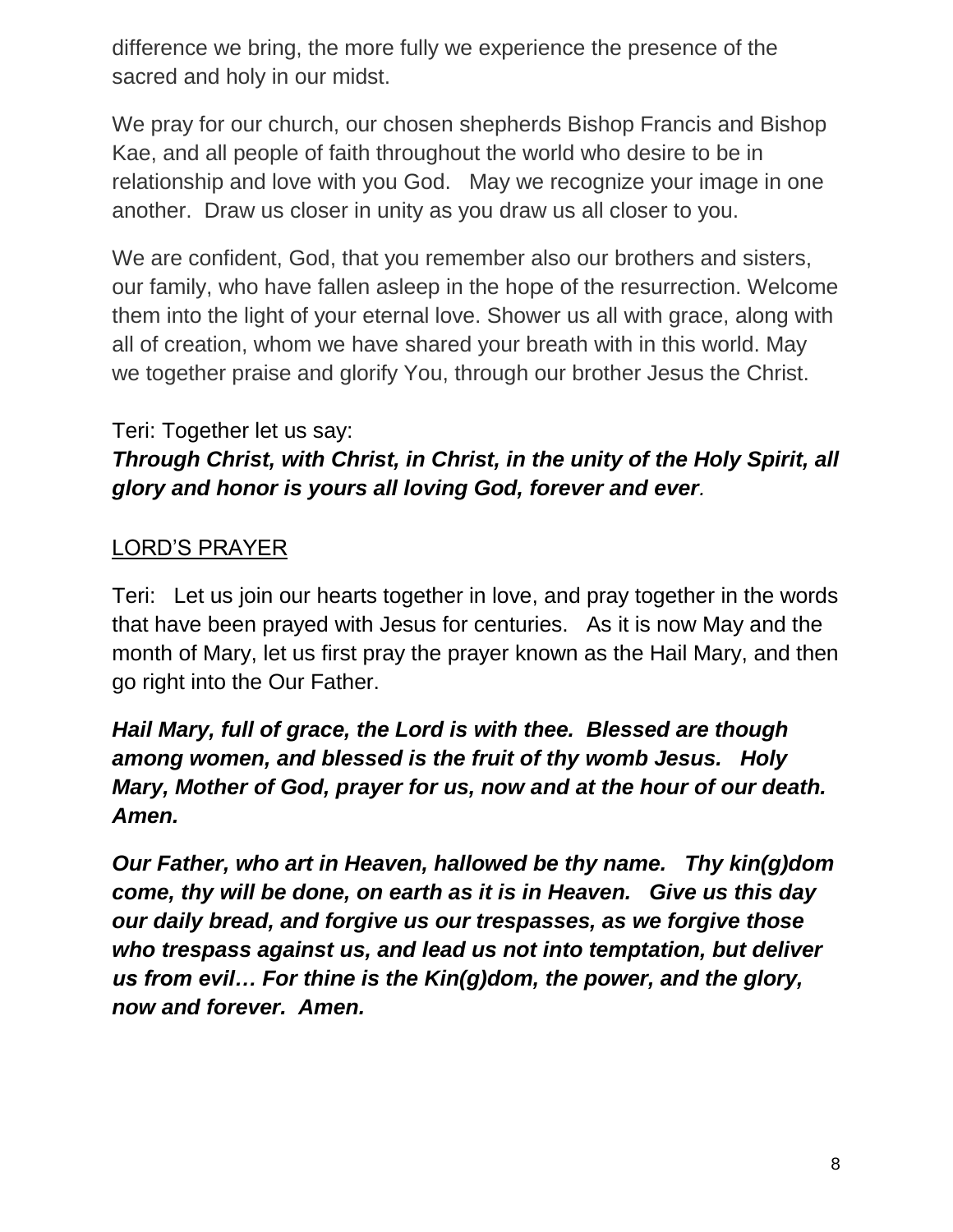LAMB OF GOD (Spoken. Teri, you will start this and people will join you.)

*Lamb of God, you take away the sin of the world, have mercy on us. Lamb of God, you take away the sin of the world, have mercy on us. Lamb of God, you take away the sin of the world, grant us peace.* 

Teri: This is the Living God, the Body and Blood of Christ. This is the one who transforms the world. This is the one who transforms us. Blessed are we who are called to this meal.

*God, I am ready to receive you. Because by your invitation, I am here.* (People will have various responses to the Agnes Dei.)

(Invitation to Communion) *The Table is open. And it invites you to be opened! Be opened to receiving God's love. We are invited to these tables just as we are. Wherever you are on this journey of life, you are welcome here, here in this place, here in this community, here at this table. Come, children of God, come and remember with us.*

Communion Song: #779 Hail Mary: Gentle Woman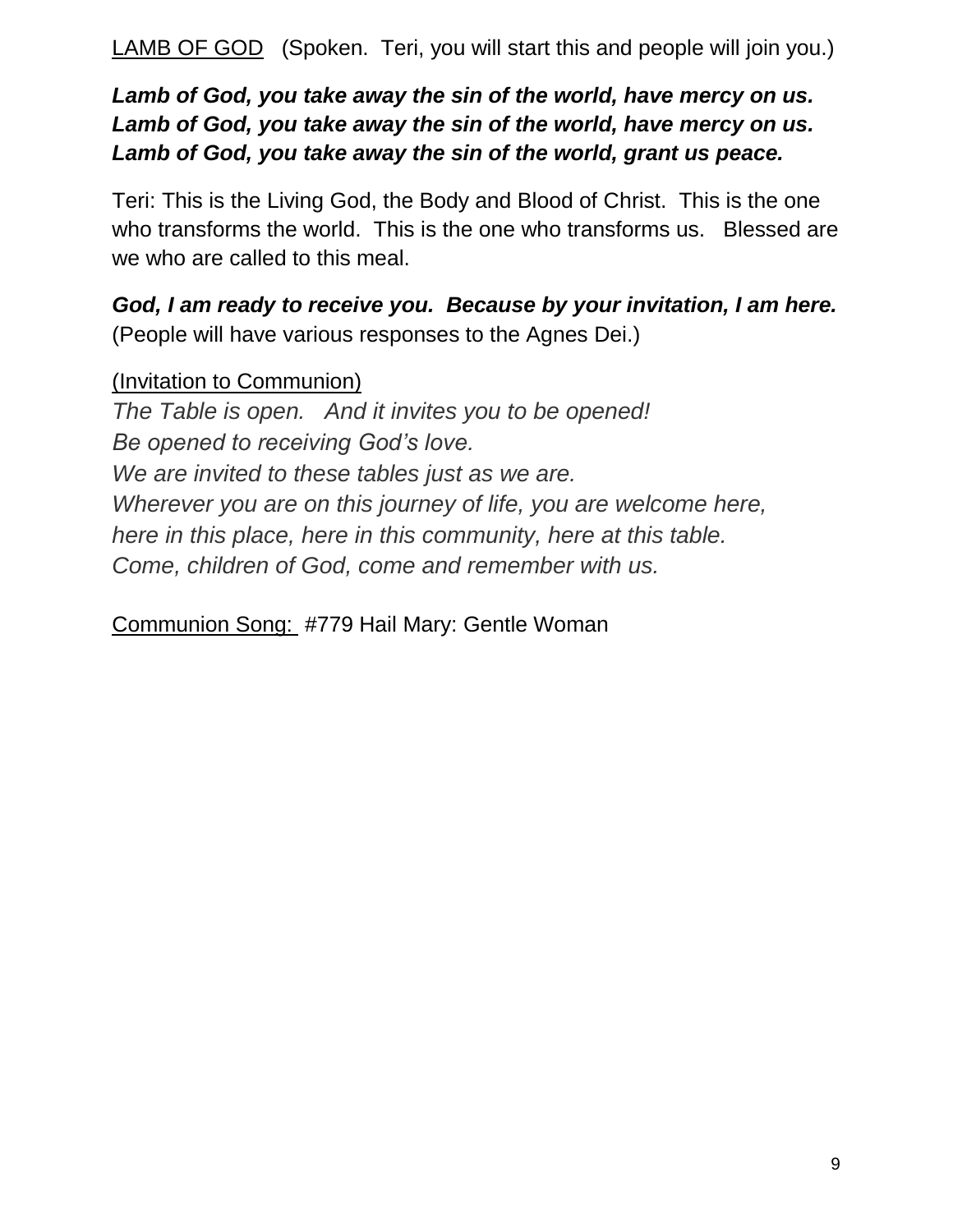

Text: Hail Mary, alt.; Carey Landry, b.1944<br>Tune: Carey Landry, b.1944; arr. by Martha Lesinski, alt.<br>© 1975, 1978, Carey Landry and North American Liturgy Resources. Published by OCP Publications.

Prayer after Communion: